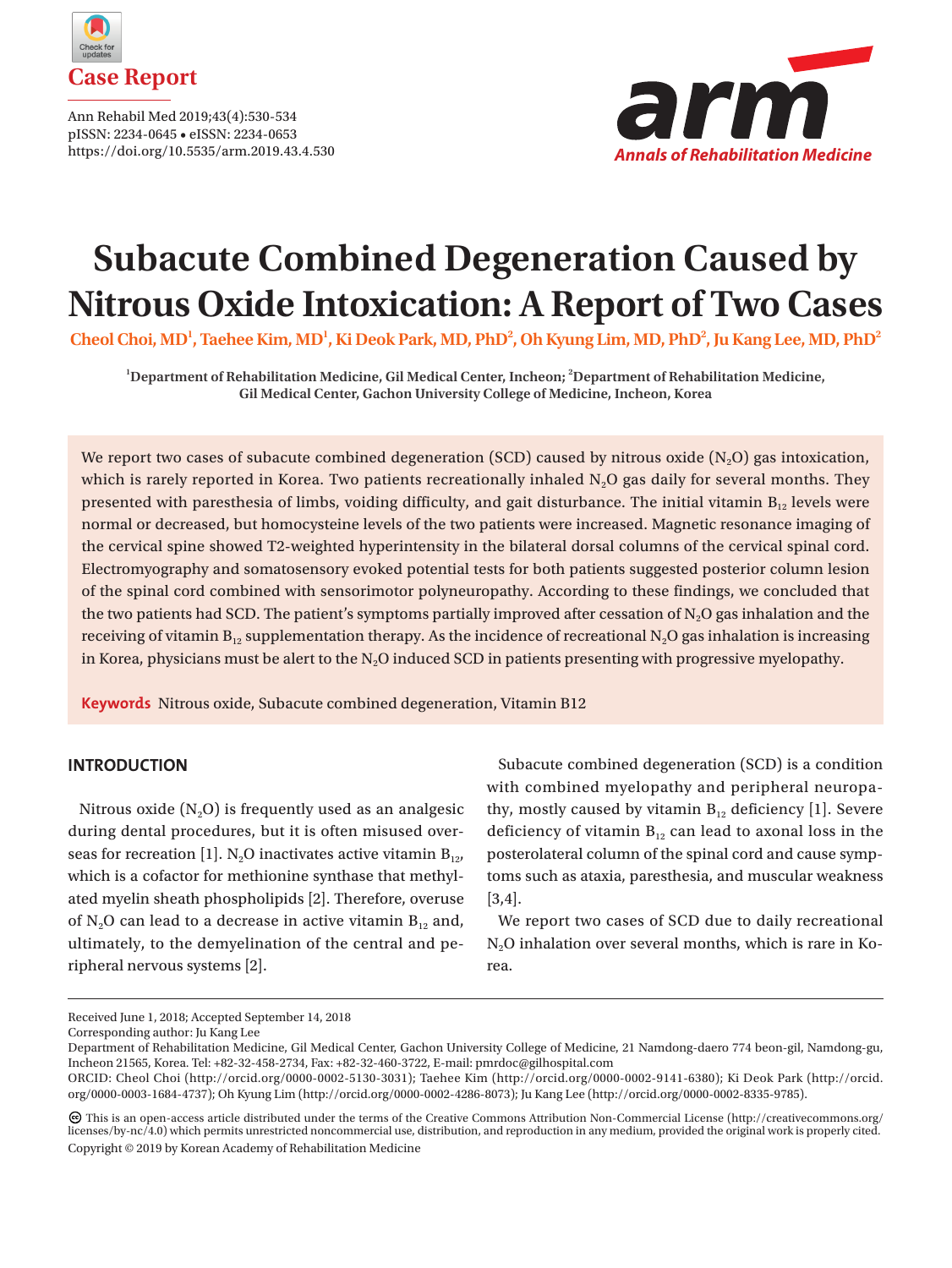#### **CASE REPORTS**

#### **Case 1**

A 24-year-old male was admitted to the emergency center with paresthesia of all limbs, voiding difficulty, and gait disturbance for 1 month. The patient did not have a significant medical illness or any medication abuse history. However, the patient had a 5-month history of daily recreational N<sub>2</sub>O inhalation.

Manual muscle test (MMT) of all limbs was normal. Light touch, proprioception, temperature, and pain sensory examinations were normal, but deep touch sensation of the patient's feet was decreased. Moreover, the patient stated that he felt as if he was walking on sand when he attempted mobility. He complained of paresthesia and showed an ataxic gait. The Romberg test was positive, and tandem gait could not be performed properly. Deep tendon reflexes were hyperreflexic at all four limbs. The Hoffmann and Babinski signs were not present.

The patient blood tests showed hemoglobin 13.1 g/dL (normal range, 13-17 g/dL); red blood cell count  $3.54\times10^6/$  $mm<sup>3</sup> (4.3-5.6 \times 10<sup>6</sup>/mm<sup>3</sup>)$ ; mean corpuscular volume 103.7 fL (83–99 fL); mean corpuscular hemoglobin 37 pg (28–34 pg); vitamin  $B_{12}$  (cobalamin) 308 pg/mL (211-911 pg/ mL), homocysteine 45.23 µmol/L (5-15 µmol/L). Brain magnetic resonance imaging (MRI) was normal, but T2 weighted MRI of the cervical spine showed inverted Vshaped hyperintensity in the bilateral dorsal columns over the entire cervical spinal cord (Fig. 1). Based on the patient's symptoms, blood test results and MRI findings, he was diagnosed with SCD. For the treatment, he received daily injections of vitamin  $B_{12}$  1 mg over 1 week. Serum vitamin  $B_{12}$  level subsequently increased to over

20,000 pg/mL.

An electrodiagnostic study was performed approximately 6 weeks from the onset of symptoms. Sensory nerve conduction studies showed delayed peak latencies of bilateral sural and superficial peroneal sensory nerve action potentials (SNAP). Motor nerve conduction studies showed delayed onset latencies of bilateral tibial compound muscle action potentials (CMAP), and decreased conduction velocities of tibial nerve (Table 1). SNAPs and CMAPs of bilateral upper extremities were normal. The H-reflex measured in gastrocnemius muscle was bilaterally unreactive. N20 and P37 latencies were delayed in median and tibial somatosensory evoked potentials (SEP), bilaterally (Table 2). A needle electromyography (EMG) study showed normal insertional activities and motor unit potentials in all limb and paraspinal muscles. These electrodiagnostic findings were consistent with the posterior column lesion of the cervical spinal cord and the sensorimotor polyneuropathy of the lower limbs.

The patient received additional intramuscular vitamin  $B_{12}$  injections at the outpatient clinic. The paresthesia was shown to have improved, but which of the hands and feet were remained. Voiding difficulty improved completely, but the ataxia improved partially after cessation of  $N_2O$ gas inhalation and the subsequent addition of vitamin  $B_{12}$ supplement therapy.

# **Case 2**

A 22-year-old female presented with paresthesia and weakness of bilateral lower extremities, and voiding difficulty 2 days before she visited the emergency center. One year ago, the patient was diagnosed with  $N<sub>2</sub>O$  induced SCD. At that time, she had presented paresthesia



**Fig. 1.** In case 1, the cervical spine T2-weighted magnetic resonance imaging showed an inverted Vshaped hyperintensity (arrow) in the bilateral dorsal column of cervical spinal cord: (A) sagittal view and (B) axial view at C2 level.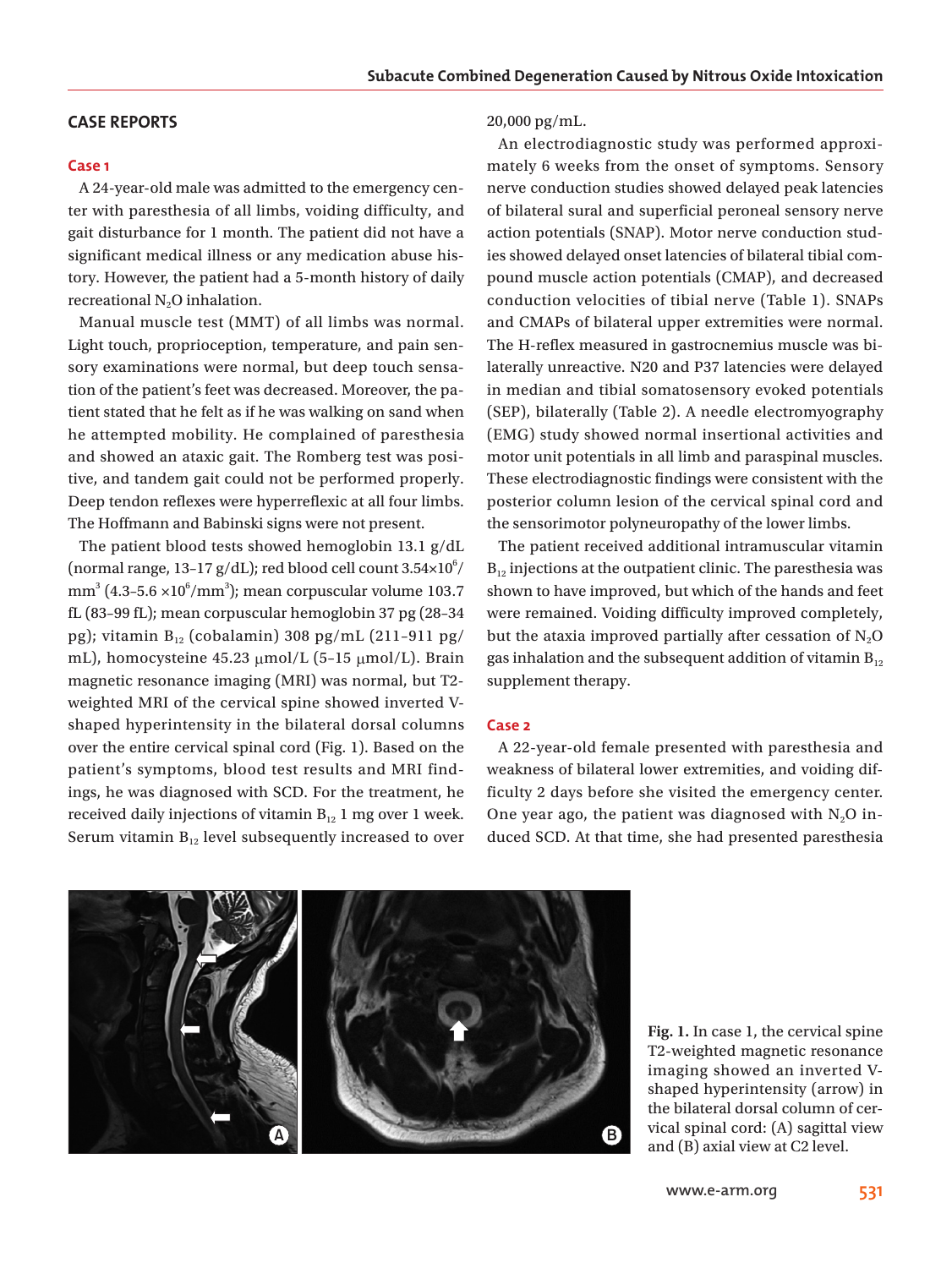|              | Case 1       |       |                  |      |           |      |              | Case 2    |           |           |           |           |  |
|--------------|--------------|-------|------------------|------|-----------|------|--------------|-----------|-----------|-----------|-----------|-----------|--|
| <b>Nerve</b> | Latency (ms) |       | <b>Amplitude</b> |      | CV(m/s)   |      | Latency (ms) |           | Amplitude |           | CV(m/s)   |           |  |
|              | <b>Rt</b>    | Lt    | <b>Rt</b>        | Lt   | <b>Rt</b> | Lt   | <b>Rt</b>    | Lt        | <b>Rt</b> | Lt        | <b>Rt</b> | $\bf{L}t$ |  |
| Sensory      |              |       |                  |      |           |      |              |           |           |           |           |           |  |
| Sural        | 4.38         | 4.06  | 16.4             | 16.7 |           |      | 5.47         | 4.38      | 6.7       | 3.1       |           |           |  |
| <b>SPN</b>   | 3.59         | 3.59  | 11.0             | 10.9 |           |      | 10.36        | 8.07      | 5.3       | 7.7       |           |           |  |
| Motor        |              |       |                  |      |           |      |              |           |           |           |           |           |  |
| Peroneal     |              |       |                  |      |           |      |              |           |           |           |           |           |  |
| Ankle        | 5.42         | 6.15  | 2.4              | 1.7  |           |      | <b>NR</b>    | <b>NR</b> | <b>NR</b> | <b>NR</b> |           |           |  |
| Fib head     | 15.73        | 16.51 | 1.9              | 1.6  | 37.8      | 37.6 | <b>NR</b>    | <b>NR</b> | <b>NR</b> | <b>NR</b> |           |           |  |
| Tibial       |              |       |                  |      |           |      |              |           |           |           |           |           |  |
| Ankle        | 6.20         | 6.41  | 10.7             | 12.7 |           |      | <b>NR</b>    | <b>NR</b> | <b>NR</b> | <b>NR</b> |           |           |  |
| Knee         | 17.35        | 17.08 | 9.0              | 9.1  | 38.6      | 39.3 | <b>NR</b>    | <b>NR</b> | <b>NR</b> | <b>NR</b> |           |           |  |

#### **Table 1.** Results of the nerve conduction study

Abnormal values are represented in bold.

Amplitudes are measured in microvolt  $(\mu V, \text{sensor})$  and in millivolt (mV, motor).

CV, conduction velocity; Rt, right; Lt, left; SPN, superficial peroneal nerve; Fib, fibular; NR, no response.

**Table 2.** Results of the somatosensory evoked potentials

| <b>Nerve</b> | Case 1         |       |            |       | Case 2         |       |            |       |                |       |            |       |  |
|--------------|----------------|-------|------------|-------|----------------|-------|------------|-------|----------------|-------|------------|-------|--|
|              | <b>Initial</b> |       |            |       | <b>Initial</b> |       |            |       | After 3 months |       |            |       |  |
|              | $N20$ (ms)     |       | $P37$ (ms) |       | $N20$ (ms)     |       | $P37$ (ms) |       | $N20$ (ms)     |       | $P37$ (ms) |       |  |
|              | Rt             | Lt    | Rt         | Lt    | Rt             | Lt    | Rt         | Lt    | Rt             | Lt    | Rt         | Lt    |  |
| Median       | 25.31          | 22.71 |            |       | 26.82          | 26.20 |            |       | 23.90          | 23.13 |            |       |  |
| Tibial       |                |       | 45.10      | 46.25 |                |       | 53.02      | 50.21 |                |       | 36.04      | 36.35 |  |

Abnormal values are represented in bold.

Rt, right; Lt, left.

of all limbs, voiding difficulty, and had a gait disturbance. Although she had been treated with vitamin  $B_{12}$  supplements, paresthesia of lower limbs had been remained.

The patient did not have a medication abuse history, but she inhaled N<sub>2</sub>O gas again daily for 3 months. Paresthesia of bilateral lower limbs was aggravated, and she could not walk alone due to lower limb weakness. Also, she had voiding difficulty.

The MMT of the upper extremities was normal, but that of the lower extremities was reduced to grade 2. The temperature and pain sensation were intact. The light touch sensation of bilateral lower extremities was decreased. The proprioception of all limbs was impaired. The deep tendon reflexes of upper extremities were normal, but were absent in lower extremities. The Hoffmann and Babinski signs were not present. Neither the Romberg nor tandem gait tests could be performed because the patient was not able to walk alone.

The initial blood tests showed no anemia; hemoglobin 12.9  $g/dL$  (normal range, 11.5–15.5  $g/dL$ ); red blood cell count,  $3.86 \times 10^{6} / \text{mm}^{3}$  (3.8-5.0×10<sup>6</sup>/mm<sup>3</sup>); mean corpuscular volume, 96.6 fL (83–99 fL); mean corpuscular hemoglobin 33.4 pg (27-33 pg). The level of vitamin  $B_{12}$  (cobalamin) was 70 pg/mL (211–911 pg/mL) and the level of homocysteine was over 130  $\mu$ mol/L (5-15  $\mu$ mol/L). The T2-weighted MRI of the cervical spine performed 1 year ago showed a hyperintensity between the 3rd and 5th cervical spinal cord, although MRI was not performed at this time of admission.

Two weeks after symptom onset, an electrodiagnostic study was performed. The study showed delayed peak latencies of bilateral sural and superficial peroneal SNAPs. There was no response in bilateral tibial and peroneal CMAPs (Table 1). SNAPs and CMAPs of upper extremi-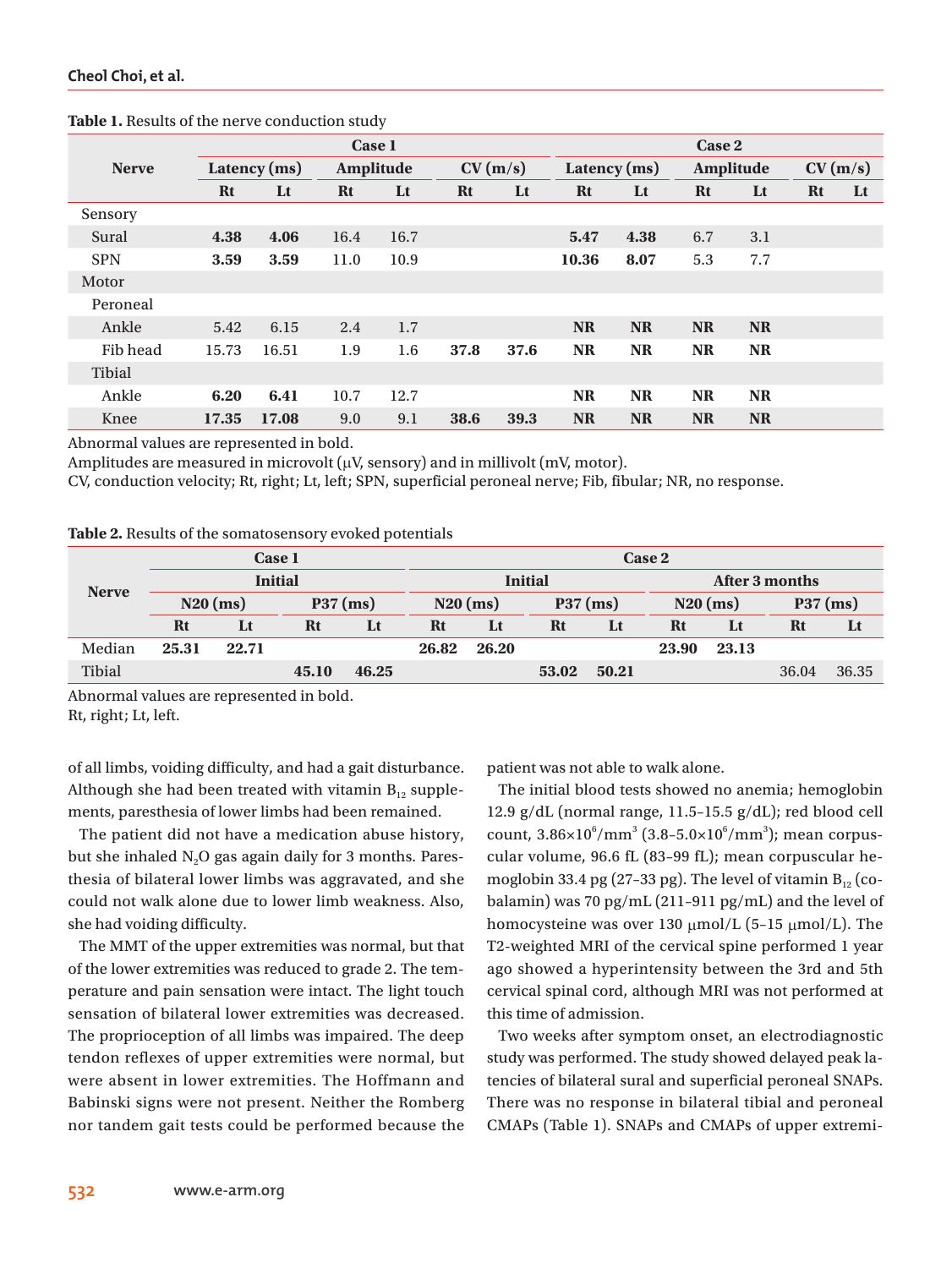| <b>Muscle</b>        | Fib                      |      |                          | <b>PSW</b>               |           | <b>MUAP</b> | <b>Recruitment</b> |                 |  |
|----------------------|--------------------------|------|--------------------------|--------------------------|-----------|-------------|--------------------|-----------------|--|
|                      | Rt                       | Lt   | Rt                       | Lt                       | <b>Rt</b> | Lt          | <b>Rt</b>          | Lt              |  |
| Tibialis anterior    | $3+$                     | $3+$ | $3+$                     | $3+$                     | Normal    | Normal      | <b>Discrete</b>    | <b>Discrete</b> |  |
| Peroneus longus      | $3+$                     | $3+$ | $3+$                     | $3+$                     | Normal    | Normal      | <b>Discrete</b>    | <b>Discrete</b> |  |
| Gastrocnemius        | $3+$                     | $3+$ | $3+$                     | $3+$                     | Normal    | Normal      | <b>Discrete</b>    | <b>Discrete</b> |  |
| Vastus medialis      | $\equiv$                 |      | $\overline{\phantom{a}}$ | $\overline{\phantom{a}}$ | Normal    | Normal      | <b>Reduced</b>     | <b>Reduced</b>  |  |
| Tensor fasciae latae | -                        |      | $\overline{\phantom{0}}$ | Ξ.                       | Normal    | Normal      | <b>Reduced</b>     | <b>Reduced</b>  |  |
| Lumbar paraspinals   | $\overline{\phantom{0}}$ |      | $\overline{\phantom{a}}$ | Ξ.                       | NC        | NС          | NC.                | NC              |  |

**Table 3.** Results of the needle electromyography in case 2

Abnormal values are represented in bold.

MUAP, motor unit action potential; Fib, fibrillation; PSW, positive sharp wave; Rt, right; Lt, left; NC, not checkable.

ties were normal. Bilateral H-reflexes of the tibial nerve were absent. In bilateral median and tibial SEP, N20 and P37 latencies were delayed (Table 2). A needle EMG study showed increased insertion activities and abnormal spontaneous activities in the bilateral tibialis anterior, peroneus longus, and gastrocnemius. Recruitment patterns of lower extremities were reduced (Table 3).

The patient received intramuscular 1 mg injections of vitamin  $B_{12}$  daily for 7 days, and every week for 3 weeks during hospitalization. The paresthesia of lower limbs improved. However, the voiding difficulty did not improve and an indwelling urinary catheter had to be maintained. The weakness of the bilateral lower extremities did not improve.

The patient received additional 1 mg intramuscular injections of vitamin  $B_{12}$  every week for 2 weeks, and every 2 weeks for 4 weeks in an outpatient clinic. Three months after the previous EMG study, the proprioception of upper limbs was normal and also improved in lower limbs. The paresthesia of lower limbs further improved. The MMT of lower limbs improved from grade 2 to 3, and she was able to walk under the assistance of others. Voiding difficulty also partially improved and her indwelling urinary catheter was therefore removed.

A follow-up electrodiagnostic study was conducted at the outpatient clinic. The N20 latencies of bilateral median SEPs were decreased compared to the previous study, but was still not noted to be within the normal range. The P37 latencies of the bilateral tibial SEPs were recovered to normal. These results suggest that the cervical myelopathy was improving compared to the previous EMG study.

Written informed consents were obtained.

## **DISCUSSION**

Vitamin  $B_{12}$  deficiency is the cause of subacute combined degeneration [1]. The main symptoms of SCD are neurologic deficits including paresthesia of the limbs, muscle weakness, and loss of position and vibratory sensations [4]. In most cases, Vitamin  $B_{12}$  deficiency is usually caused by malnutrition, deficiency in intrinsic factor, and Crohn's disease [1]. Inactivation of vitamin  $B_{12}$  due to  $N<sub>2</sub>O$  inhalation is also a potential etiological factor [1].

 $N_2$ O inactivates vitamin  $B_{12}$  by changing it from its active monovalent form to its inactive, bivalent form. Active vitamin  $B_{12}$  is a coenzyme of methionine synthase, the enzyme involved in the synthesis of DNA, RNA, and myelin [5]. Therefore, inactive vitamin  $B_{12}$  inhibits myelin synthesis and leads to demyelination, axonal swelling, and, ultimately, axonal loss [1]. Depending on the supplementation of vitamin  $B_{12}$  and the amount of N<sub>2</sub>O inhaled, the level of vitamin  $B_{12}$  can be low, normal, or high [5]. SCD may also occur with normal vitamin  $B_{12}$  level, since N<sub>2</sub>O inactivates cobalamin to reduce the amount of functional cobalamin [6]. Homocysteine, a substrate necessary for vitamin  $B_{12}$  to act as a methionine synthase cofactor, increases with vitamin  $B_{12}$  deficiency [5]. It was shown that the initial vitamin  $B_{12}$  level was normal in case 1, but was decreased in case 2. The homocysteine levels in both cases were elevated due to a deficiency in active vitamin  $B_{12}$ .

Treatment for SCD due to  $N_2O$  inhalation is a cessation of N<sub>2</sub>O inhalation and the supplement of vitamin  $B_{12}$  [1]. The traditional method for vitamin  $B_{12}$  supplementation is intramuscular injection of 1 mg vitamin  $B_{12}$  daily for the first week, 1 mg injections of vitamin  $B_{12}$  weekly for the next 4 weeks, followed by 1 mg monthly injections